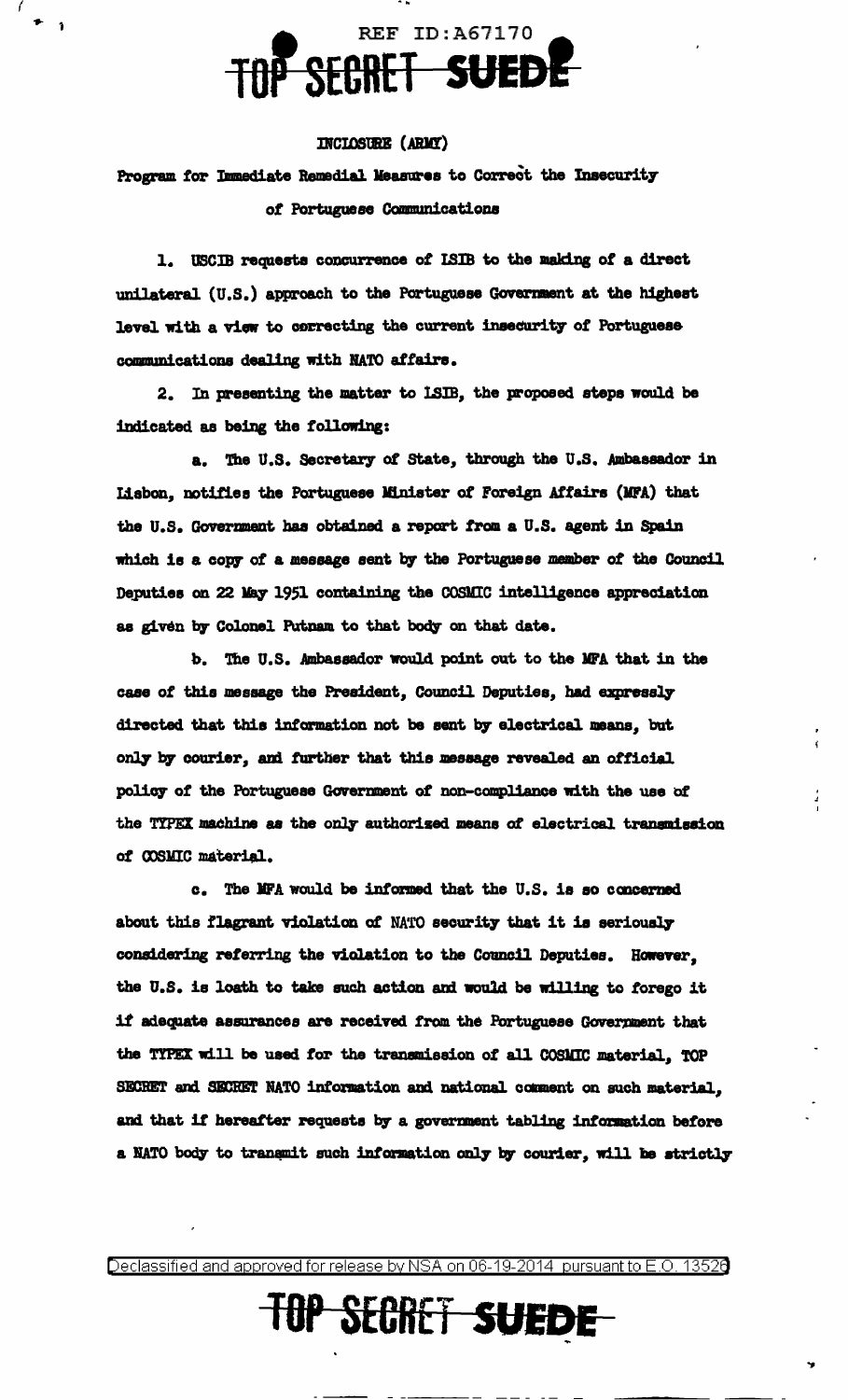

observed.

d. The MFA and his crypto advisors would then be given positive proof that the TYPEX is a secure means of communication, and the MFA should then be induced to direct the cryptographic office of the MFA to compile national settings for Portuguese TYPEX communications and that all Portuguese communications dealing directly or indirectly with COSMIC or TOP SECRET and SECRET NATO information be transmitted either in TYPEX with simplex settings provided by the British or in TYPEX with simplex settings of national production.

3. Upon acceptance by ISIB of the steps outlined in paragraph 2, to make the approach to the Portuguese MFA as indicated.

#### EO  $3.3(h)$  (2) .<br>NL 86-36/50 USC 3605

### (Comments on this approach)

It is recognised that to be effective, any approach to the Portuguese on this subject must shock them. This "shock" must be of such a nature that it will insure their compliance with the COSMIC security regulations regarding the use of the TYPEX.

The use of the foregoing approach and the **contains two important** 

elements, a violation of the request by the President, Council Deputies not to transmit the information by electrical means, and the open statement of the Portuguese attitude on the use of the TYPEX.

Much NATO information received by Portugal has found its way into Spain because of their historical ties and close association,

it would be natural for the U.S. to want to refer the violation to the Council Deputies. This threatened action would terrify the Portuguese and they would consent to almost anything to avoid such action.

 $\mathbf{2}$ 

# **TOP SECRET SUEDE**